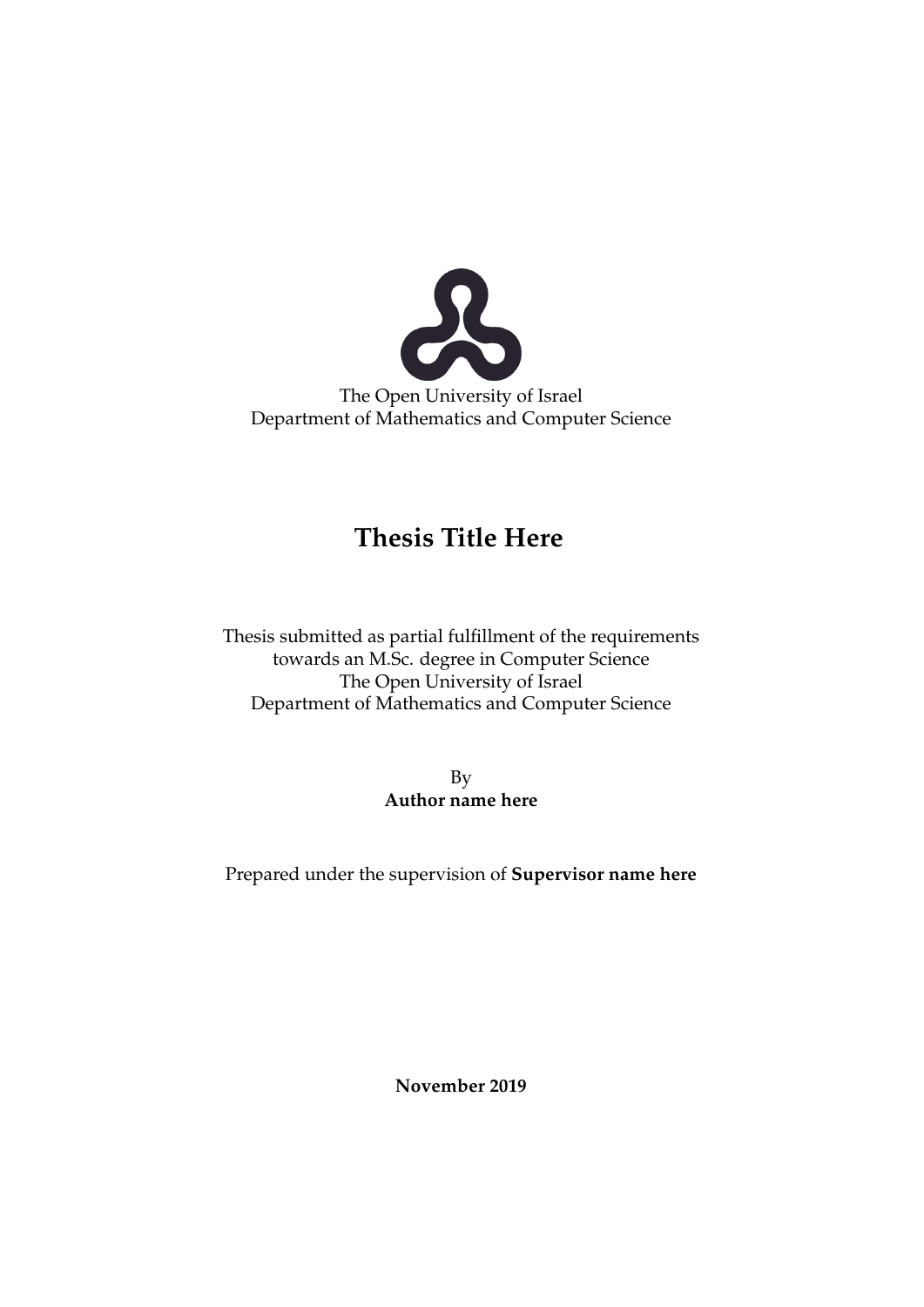### **Abstract**

English abstract here.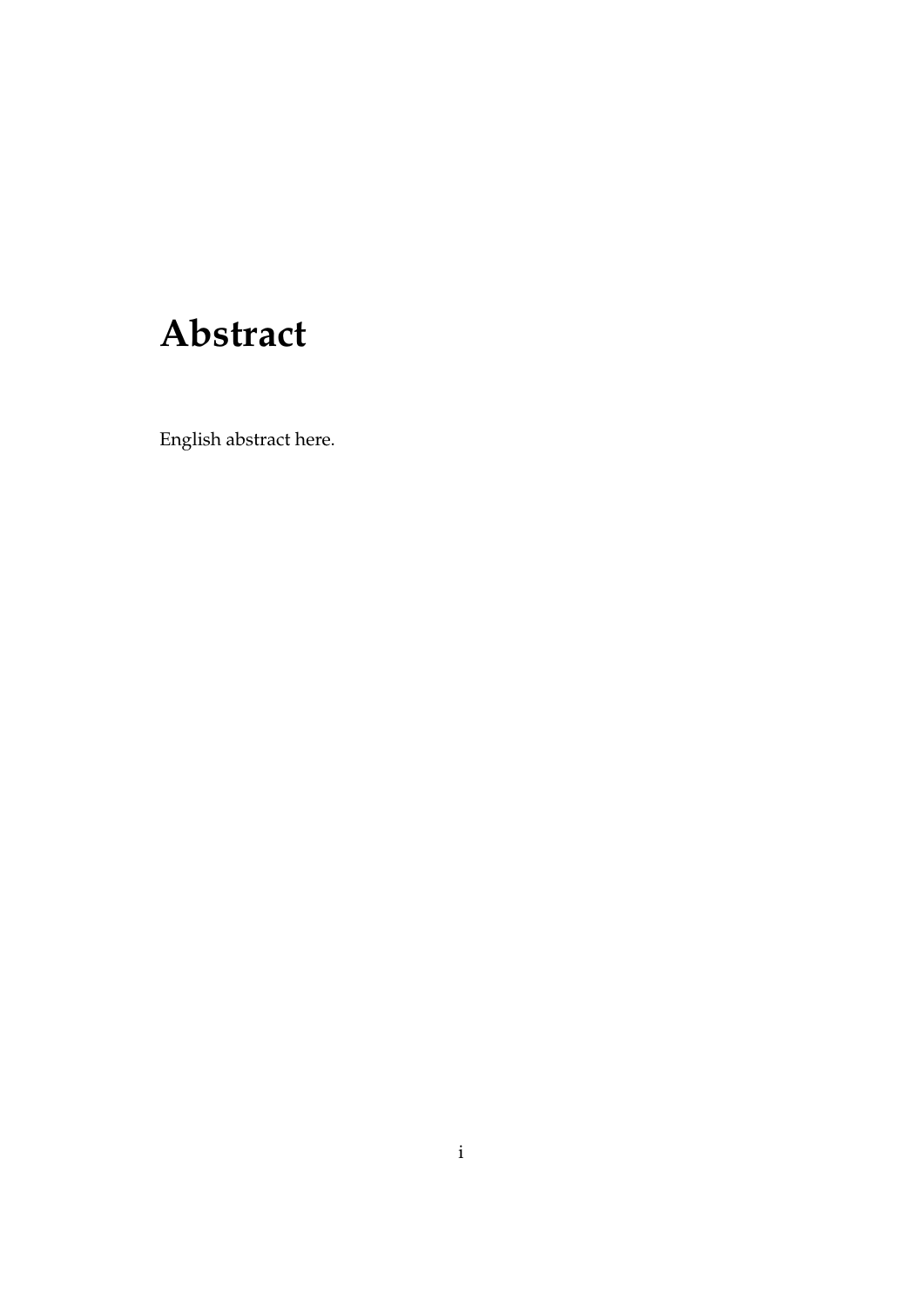# **Acknowledgements**

Your text here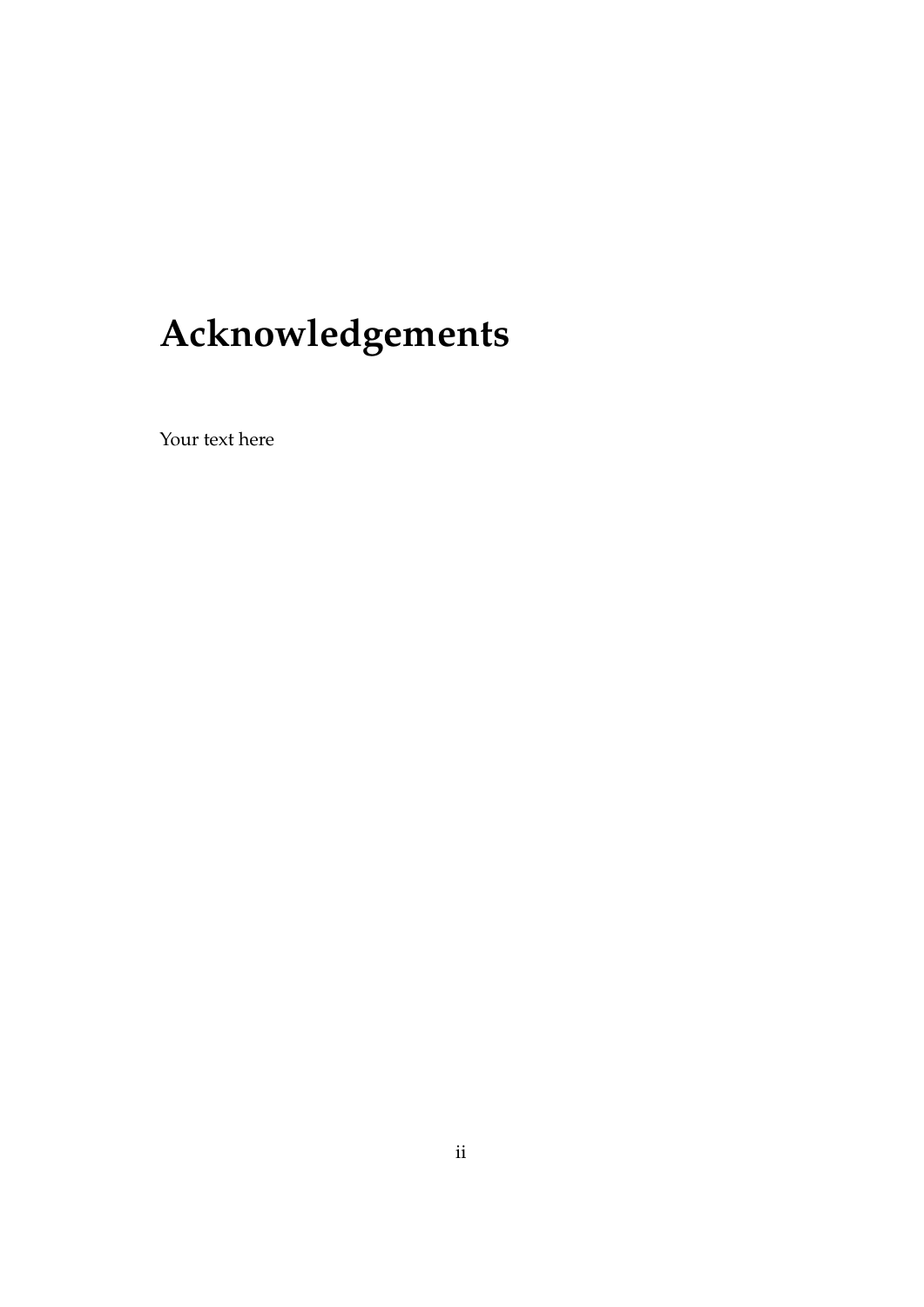### **Contents**

|   | 1 Introduction  |                |
|---|-----------------|----------------|
|   | 2 Background    | 2              |
|   | 3 Previous Work | 3              |
| 4 | Issue1          | 4              |
|   | 4.1             | $\overline{4}$ |
|   |                 | $\overline{4}$ |
| 5 | Conclusion      | 5              |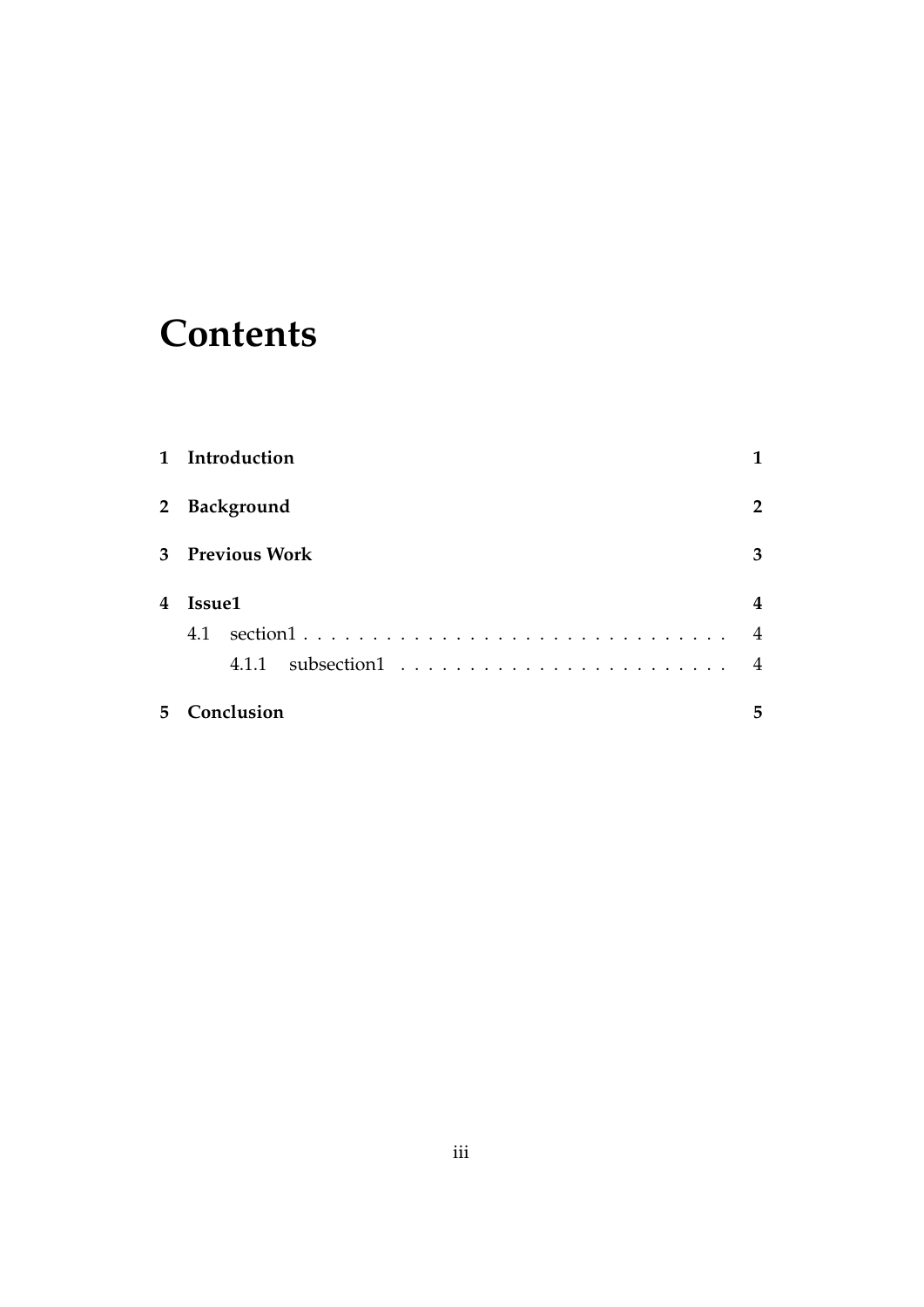**List of Figures**

**List of Tables**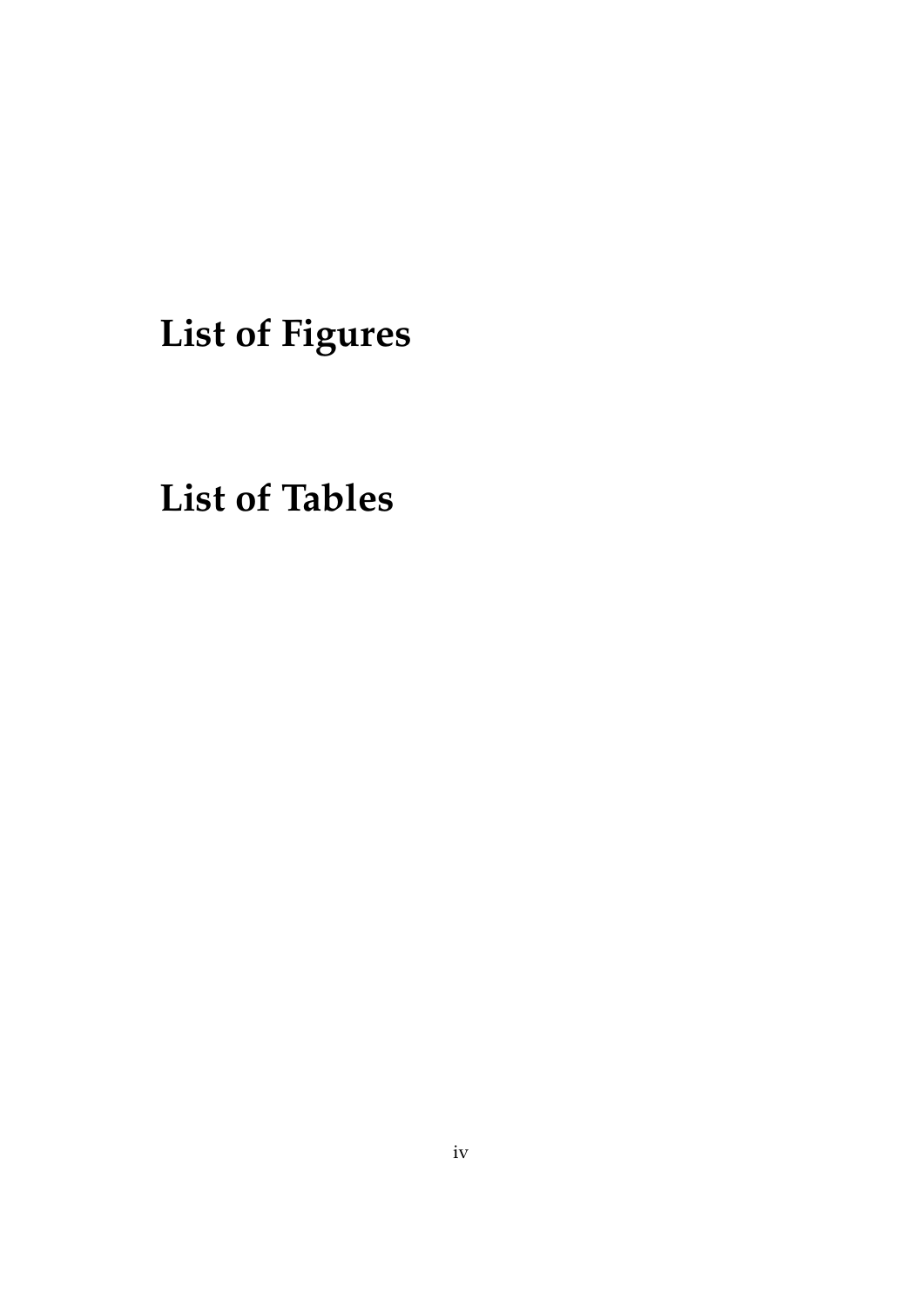## **Introduction**

Your text here.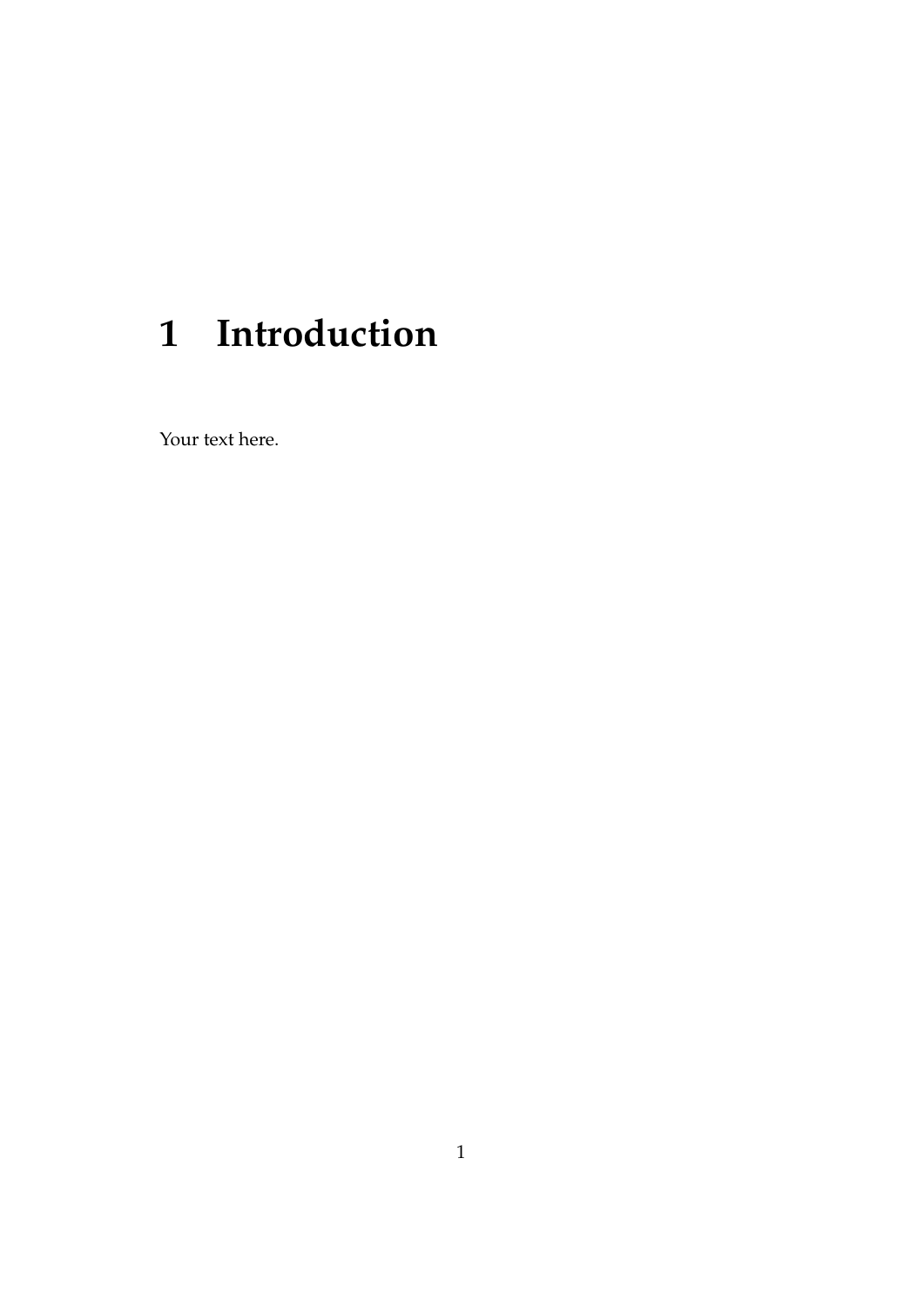# **Background**

Your text here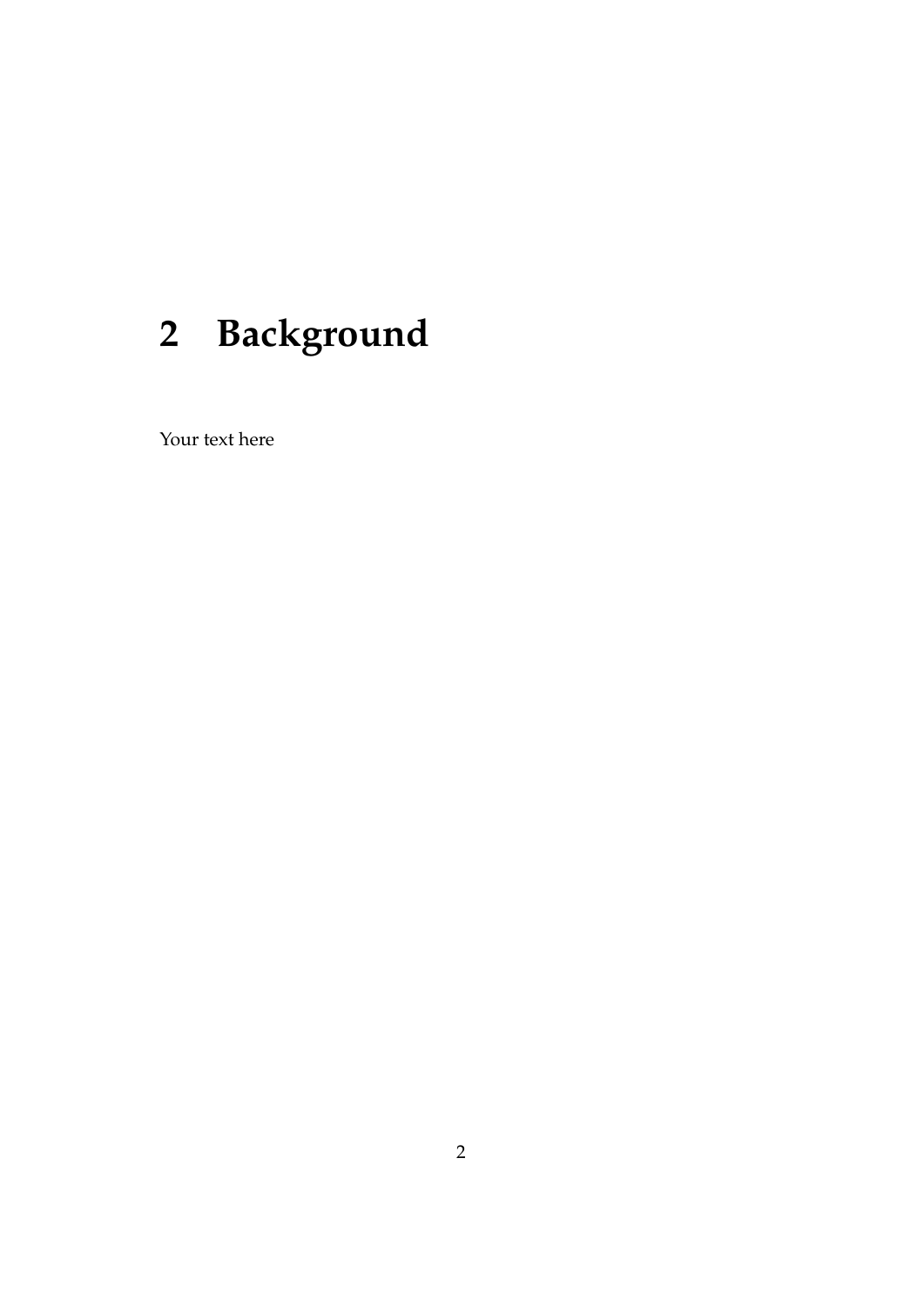## **Previous Work**

Your text here.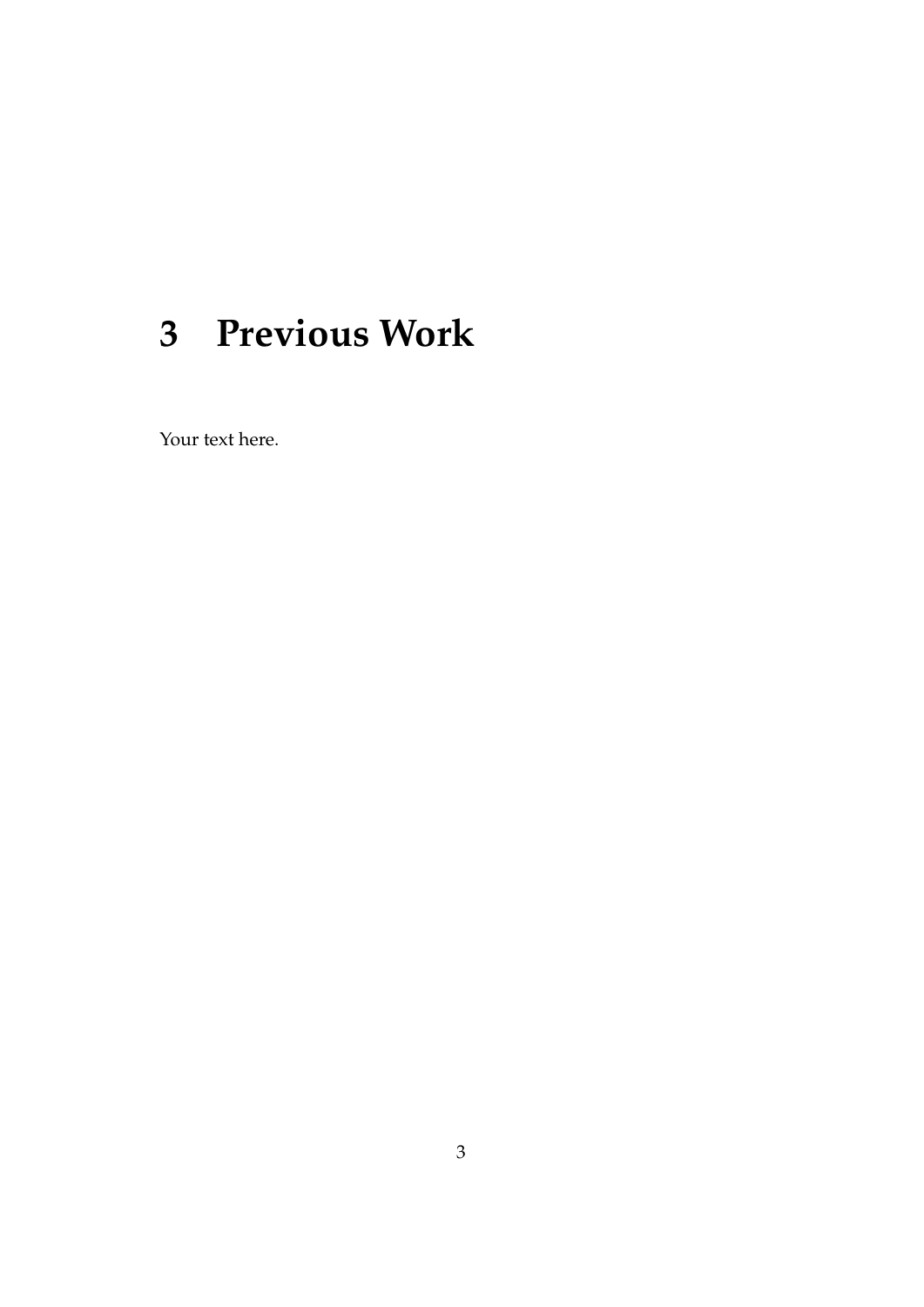### **4 Issue1**

Your text here. [\[1\]](#page-10-0)

#### **4.1 section1**

Your text here.

**Theorem 1** *Your theorem here.*

**Proof:** Your proof here ■

#### **4.1.1 subsection1**

Your text here.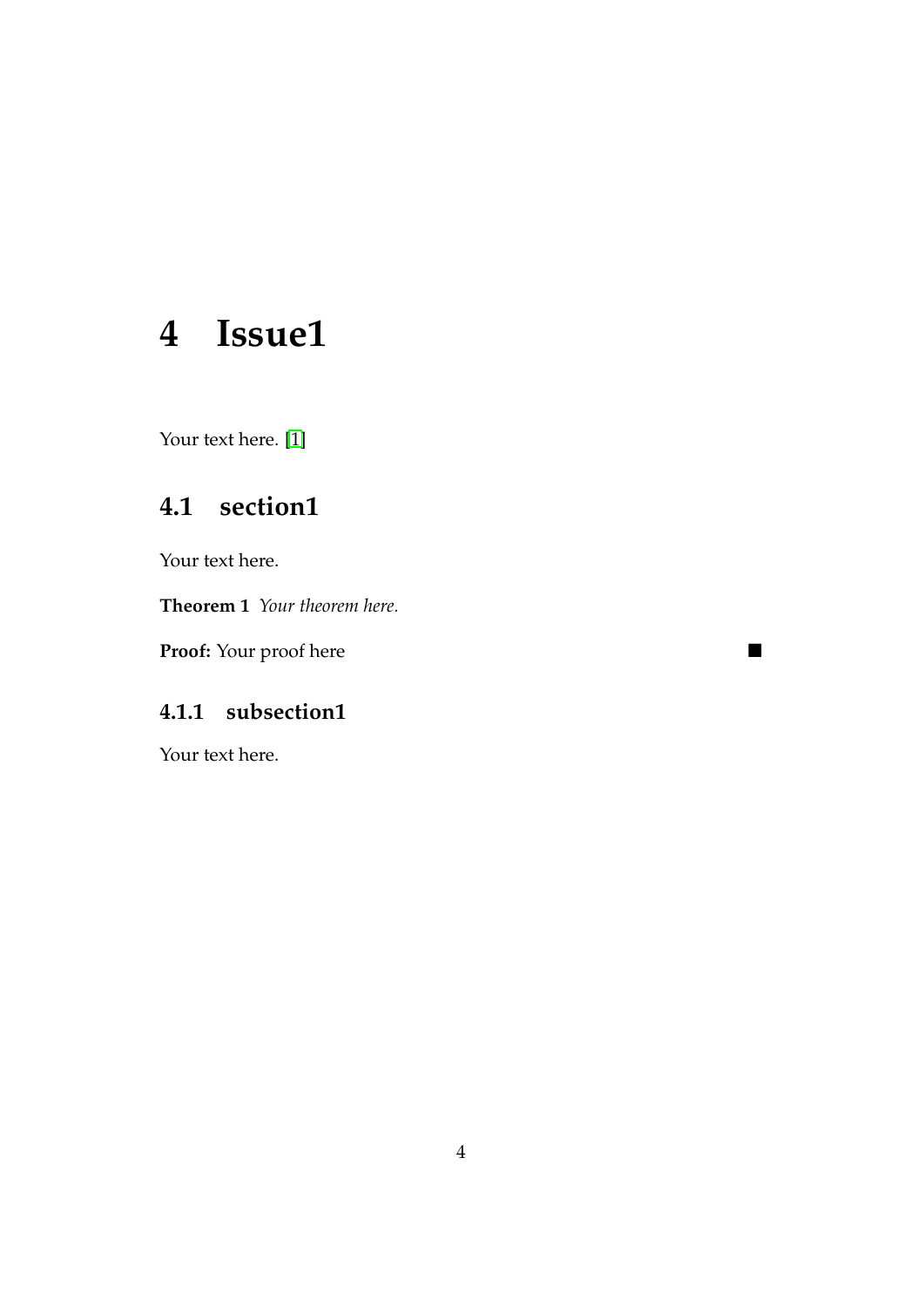## **Conclusion**

Your text here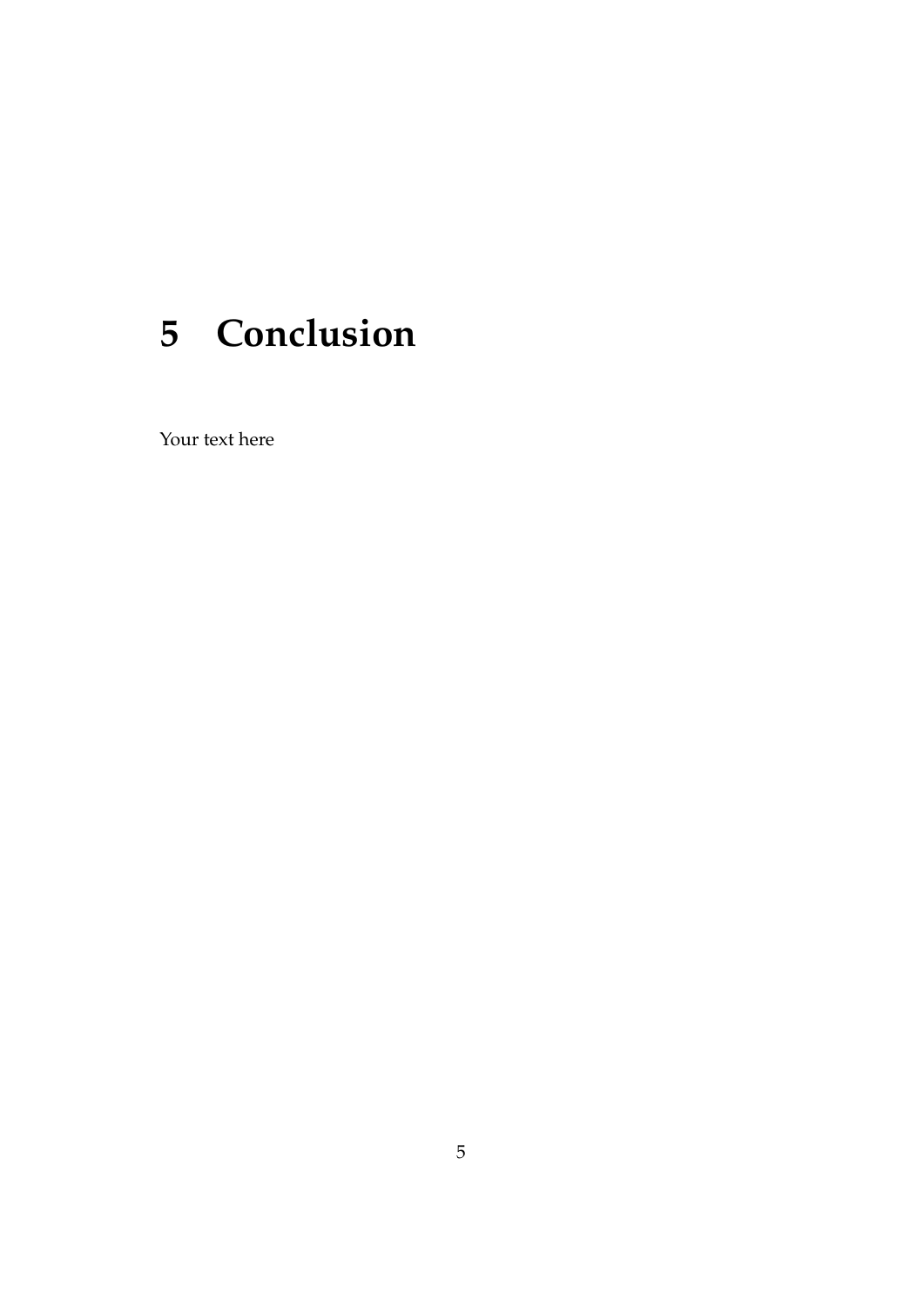## **Bibliography**

<span id="page-10-0"></span>[1] PLONI, A. My article. In *Proceedings of the twenty-third annual ACM symposium on Principles of distributed computing* (2004), ACM, pp. 1–13.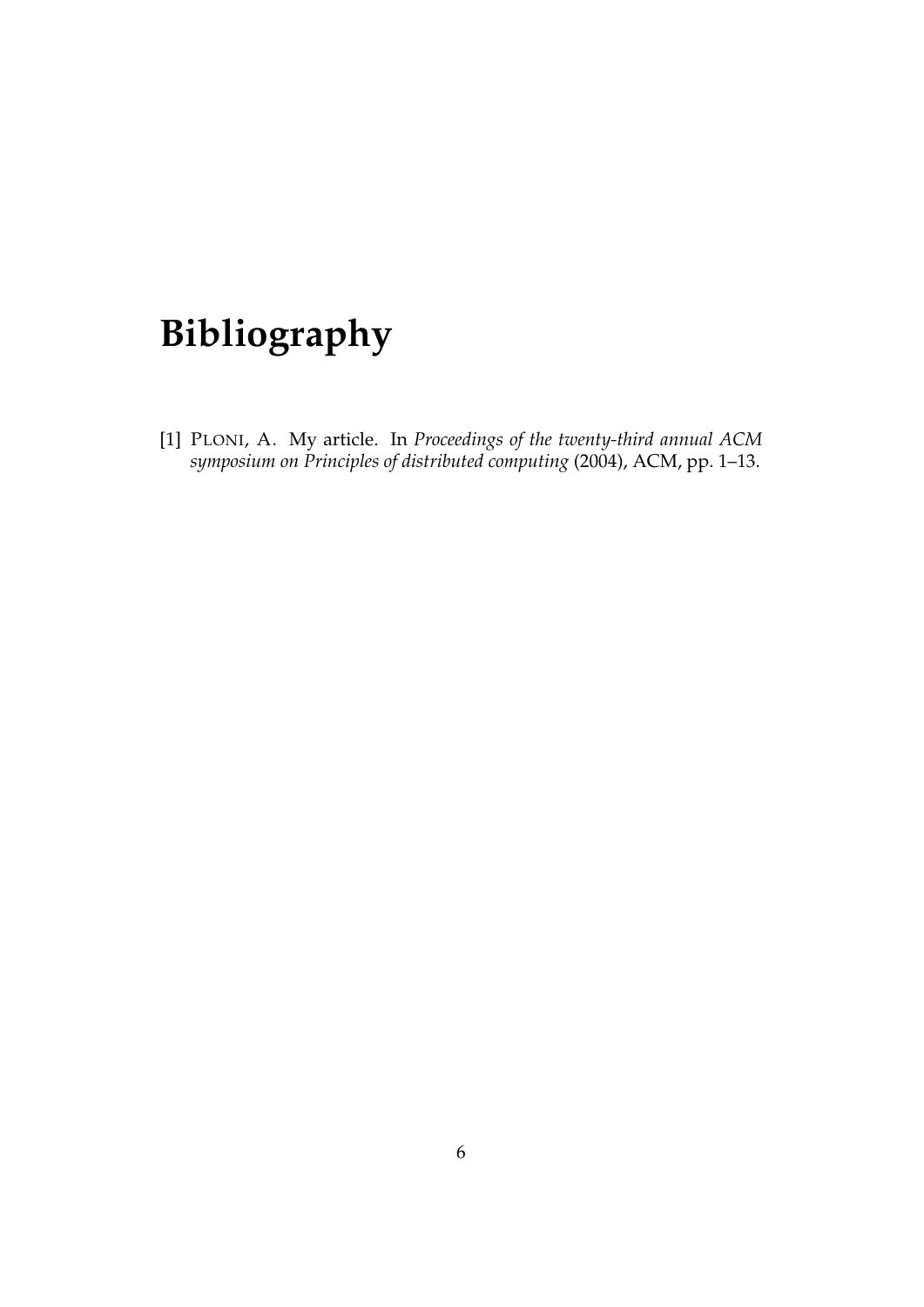# תוכן עניינים

| 1                       | 1 מבוא           |                          |
|-------------------------|------------------|--------------------------|
| $\overline{2}$          | רקע              | $\overline{\phantom{a}}$ |
| $\overline{\mathbf{3}}$ | 3 עבודות קודמות  |                          |
| $\overline{4}$<br>4     | 4 נושא<br>$-4.1$ |                          |
| 4                       |                  |                          |
| 5                       | סיכום            | - 5                      |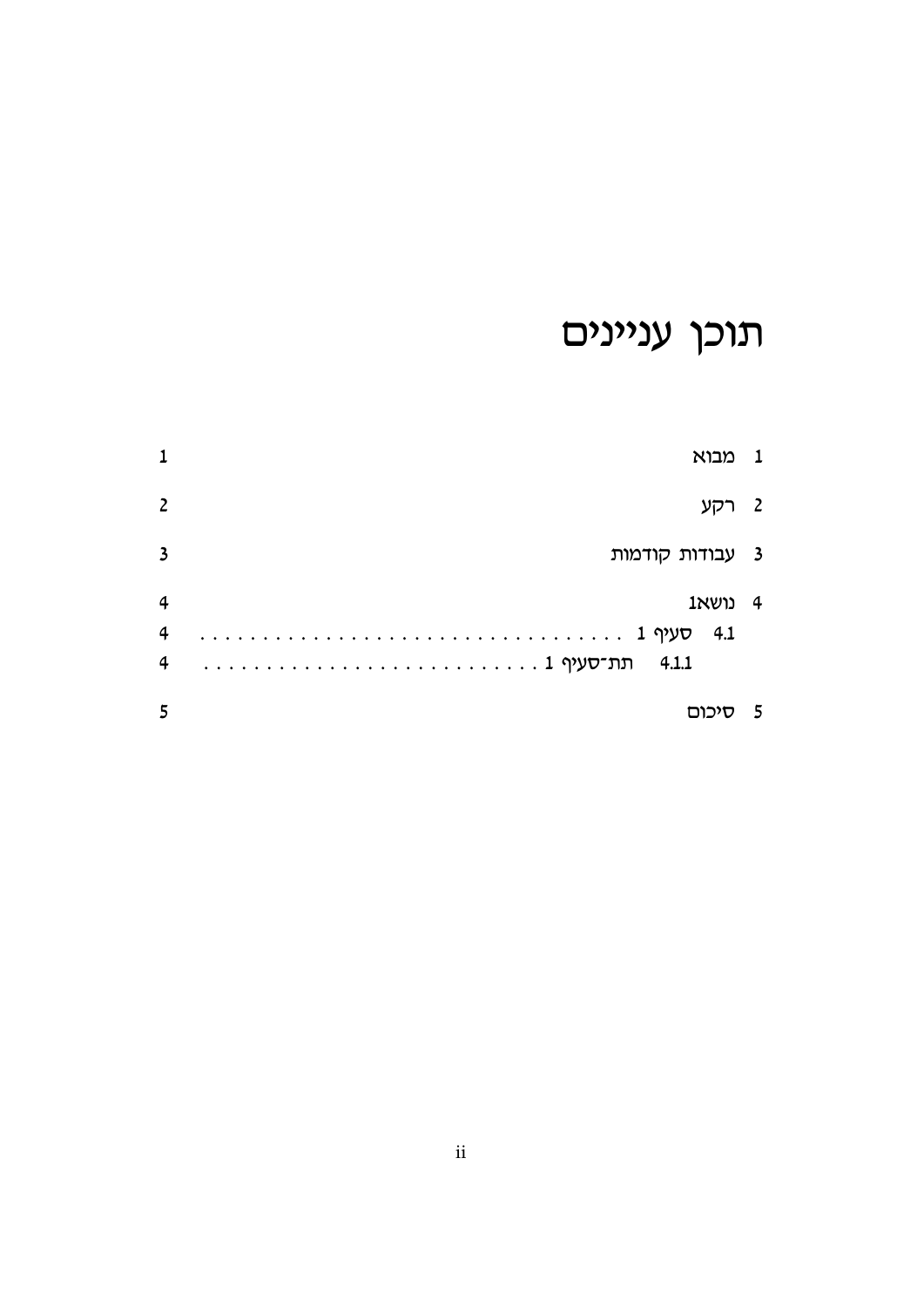### תקציר

תקציר בעברית כאן.